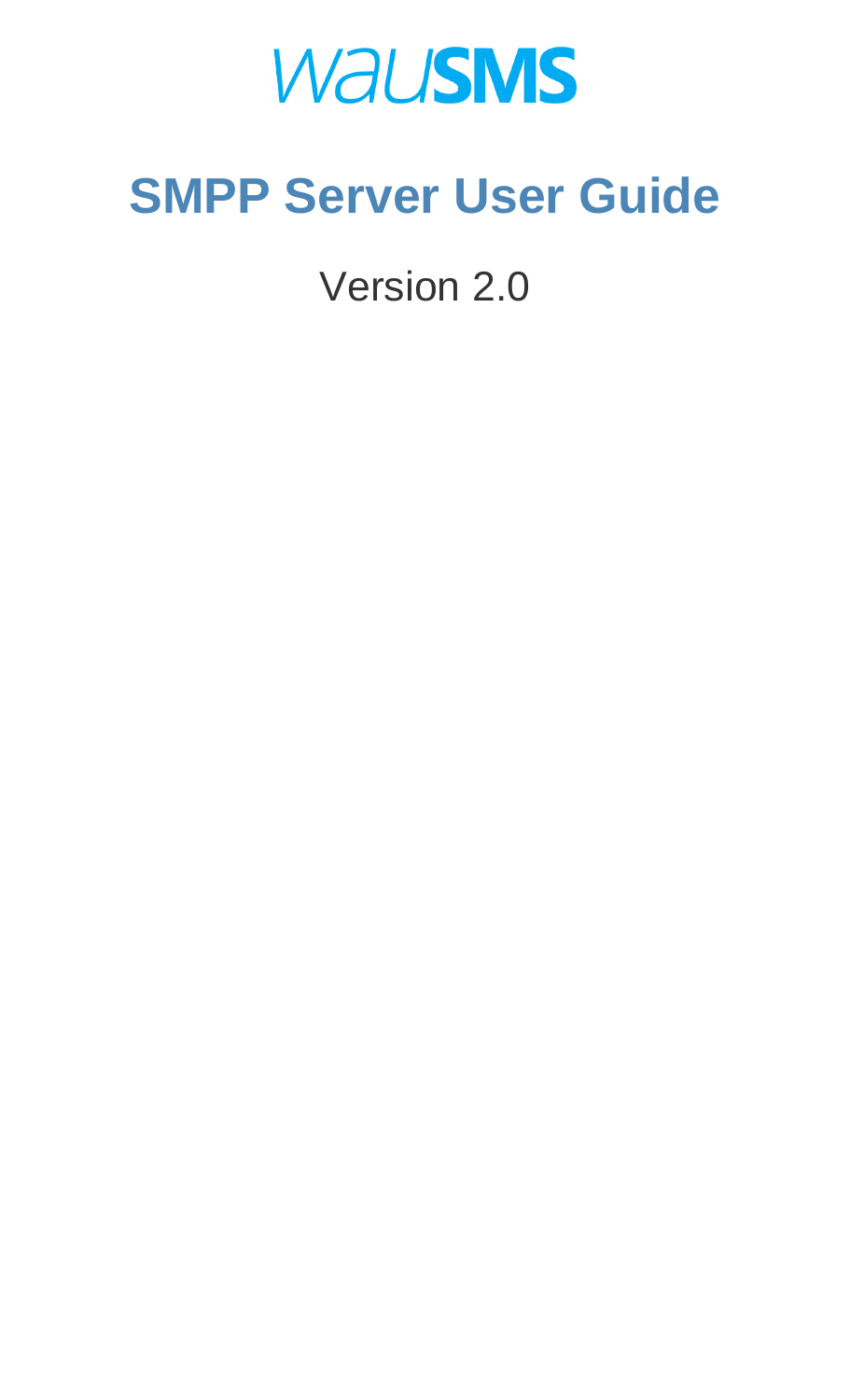| Introduction                                      | Pag 3  |
|---------------------------------------------------|--------|
| Request to send SMS                               | Pag 3  |
| Glossary                                          | Pag 4  |
| Technical information                             | Pag 5  |
| <b>SMPP TON/NPI Parameters</b>                    | Pag 5  |
| <b>Error Codes</b>                                | Pag 7  |
| <b>Bind Response error codes</b>                  | Pag 7  |
| Submit Response Error codes                       | Pag 7  |
| Delivery reports                                  | Pag 8  |
| <b>Message States</b>                             | Pag 9  |
| Actions for Error Codes when response is submited | Pag 10 |
| Payment                                           | Pag 10 |
| <b>Binding Guidelines</b>                         | Pag 10 |
| Enquirelink - keep alive signal                   | Pag 10 |
| Resolving bind problems                           | Pag 11 |
| <b>Frequently Asked Questions</b>                 | Pag 11 |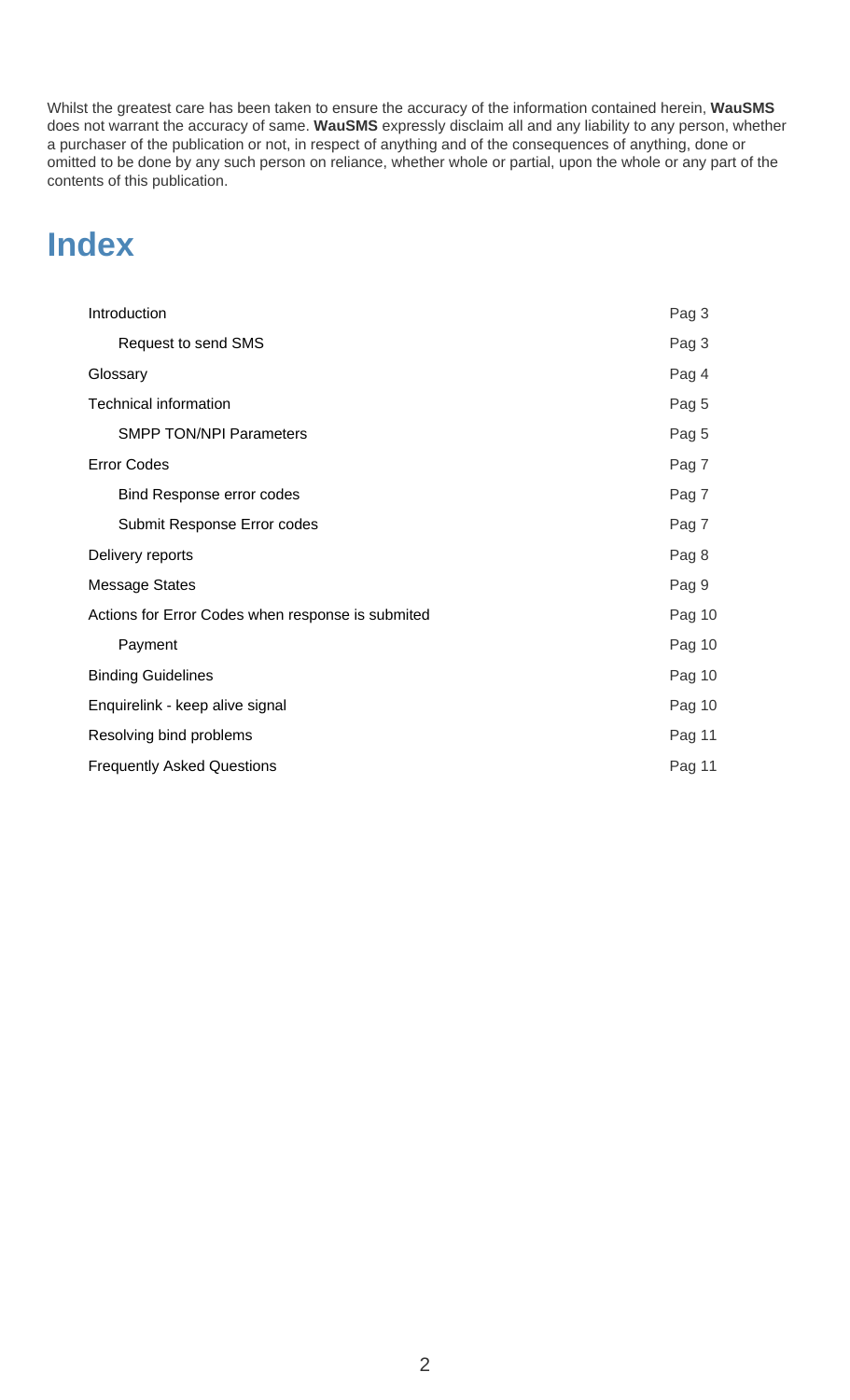### **Introduction**

SMPP means Short Message Peer to Peer, (SMPP), protocol is an open industry standard messaging protocol designed to simplify integration of data applications with wireless mobile networks such as GSM, TDMA, CDMA and PDC. The protocol is widely extended in the mobile telecommunications industry. The SMPP protocol specification is freely available from **http://www.smpp.org**

**WauSMS** Supports version 3.3 and 3.4 of the SMPP protocol.

### **Requirements**

The following requirements must be met to enable the sending of short messages (SMS) via **WauSMS**:

- You need a customer account
- You need to have enough credit in your customer account of WauSMS

Access to services **WauSMS** services is subject to our general terms and conditions of business.

You can reach our technical hotline under the following telephone number:

**902 88 16 76**

**Monday to Friday between 9:00am-07:00pm, CET**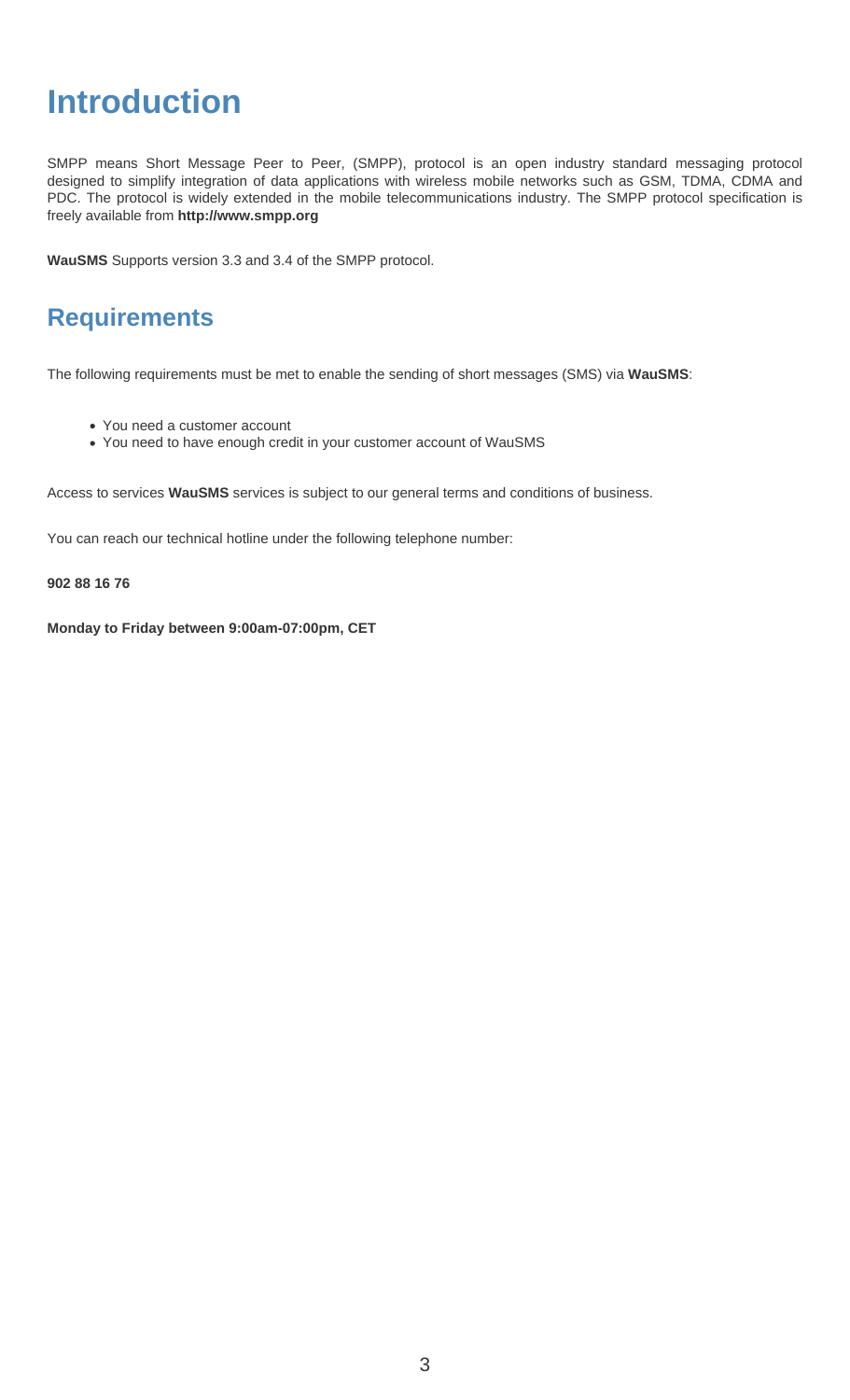### **Glossary**

The parameters used in the **WauSMS** SMPPServer:

- **SMS:** Short Message Service
- **PDU:** Protocol Description Unit (way how the SMSs are sent)
- **DR:** Delivery Report notification
- **SMPPServer:** SMPP Server that allows to the clients to send SMSs
- **SMPPClient:** Client that wants to send SMSs through our SMPPServer
- **IP:** IP number where the SMPPServer is hosted\*
- **Port:** Connection port that the SMPPServer is listening\*
- **System\_id:** Unique ID system sent to the SMPPClient in a confidential mail
- **Password:** Unique passwordsystem sent to the SMPPClient in a confidential mail
- **Client\_id:** Client identifier provided to the SMPPClient
- **Account\_id:** Account identifier for credit chargement
- **System\_type:** Identifies the type of ESME system requesting to bind as a transmitter with the SMSC. This parameter is used to specify client\_id and account\_id.

\* **WauSMS** will provide you with the IP address and port number.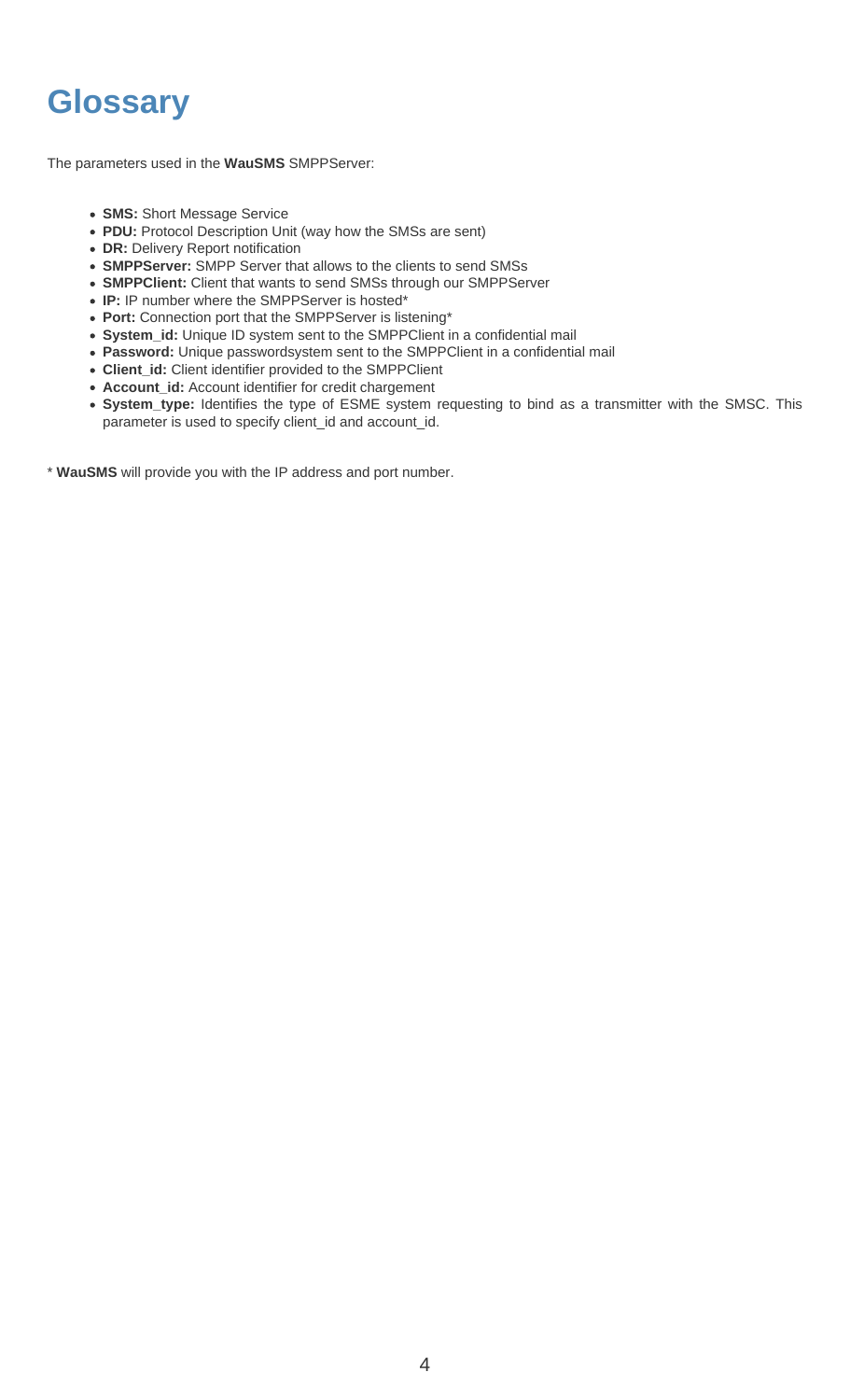# **Technical information**

The GSM specifications have limited the Short Message from the SMSC to the handset to 140 octets. If 7 bit encoding is used we may deliver 160 characters to the handset, otherwise for 8 bit data the maximum number of characters will be limited to 140.

The character sets supported by the platform **WauSMS** Platform are GSM7, UCS2 and ISO- 8859-1 (ISO Latin 1)

The SMPPServer allows to the SMPPClient to send SMSs. This implies that the SMPPClient must connect to the SMPPServer using some PDU connection parameters.

#### **Connection configuration**

- **SMPP Bind Type:** Transceiver or transmitter & receiver.
- **Asynchronous Pending Transactions Windows:** 10.
- **SMPP Version:** 3.3 or 3.4.
- **Max allowed sessions per server:** 2.

#### **Mandatory parameters**

- **Hosts::** You can connect to any from the following servers. The ESMSC only can get delivery report by the server that has accepted the message. If you want to use both servers at same time you need to connect a transceiver or receiver to each server to ensure to gather all delivery reports.
	- 89.17.205.211 (primary server) 89.17.205.234 (backup server)
- **Port:** 5091.
- **System\_id:** alphanumerical secret string that will be given to the SMPPClient by phone, email or SMS
- **Password:** alphanumerical secret string that will be given to the SMPPClient by phone, email or SMS

#### **Other recommended parameters**

- **bind-mode:** transmisor-receptor
- **sync-mode:** async.
- **addr-ton:** 1
- **addr-npi:** 1
- **source-ton:** 5
- **source-npi:** 0
- **destination-ton:** 1
- **destination-npi:** 1

#### **Message encoding**

**data-coding:** 0 (for GSM7 encoding)

### **SMPP TON/NPI Parameters**

| <b>SMPP parameters</b> | Type of address      | <b>TON</b> | <b>NPI</b> |
|------------------------|----------------------|------------|------------|
| Destination address    | Always international |            |            |
| Source address         | International        |            |            |
|                        | National/shortcode   |            |            |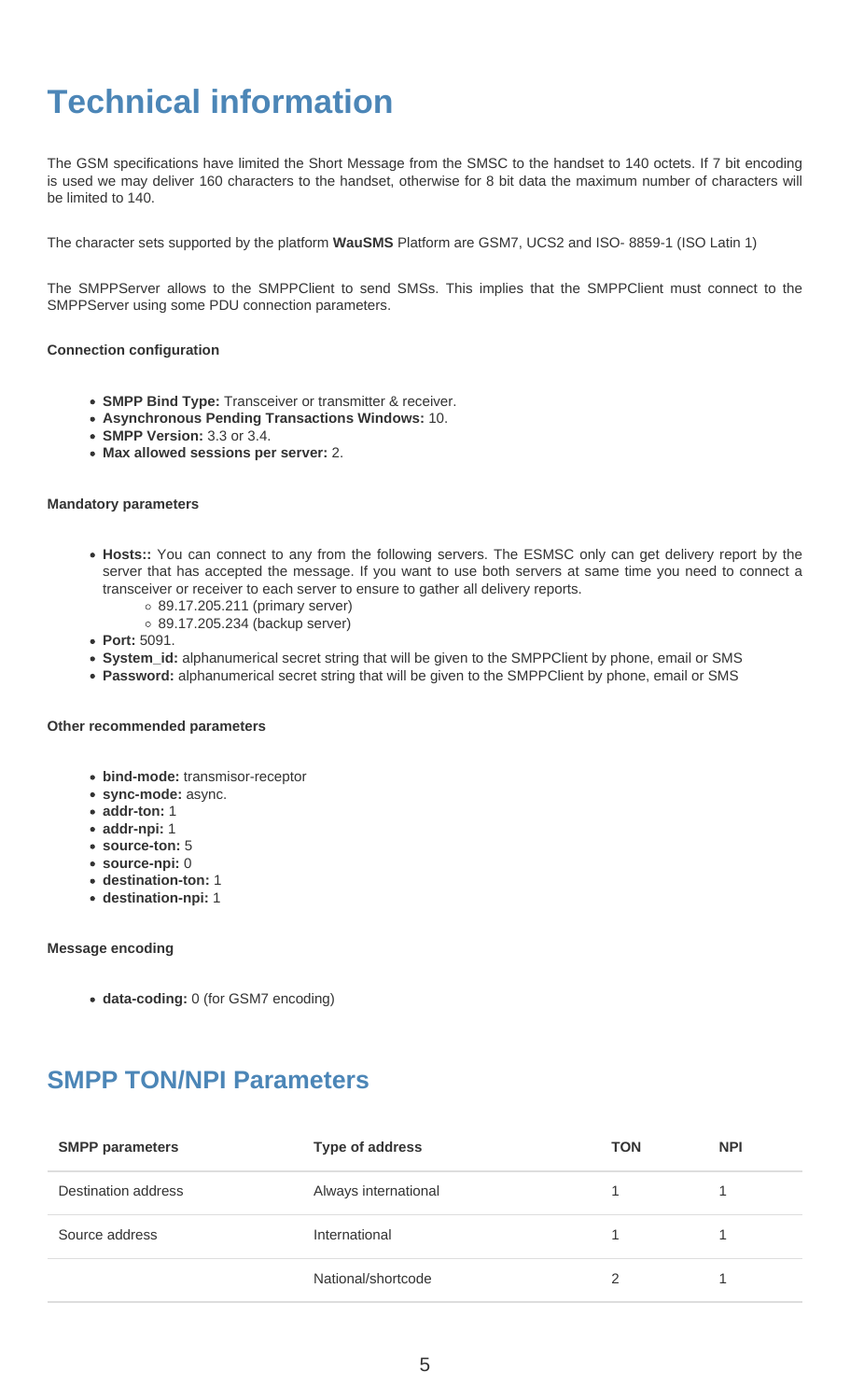| <b>SMPP parameters</b> | <b>Type of address</b> | <b>TON</b> | <b>NPI</b> |
|------------------------|------------------------|------------|------------|
|                        | Alphanumeric           | b          |            |

#### **International originators**

Source address and destination address in international format shall not contain any leading "+" or "00", but only starting with the country code.

#### **Sample International Source Address**

Displayed on handset: +34609939891 SMPP parameters: TON = 1  $NPI = 1$ SOURCE\_ADDRESS = "34609939891"

#### **Alphanumeric originators**

Length of an alphanumeric originator is limited to 11 characters; this limit is set by the pertinent GSM Standards.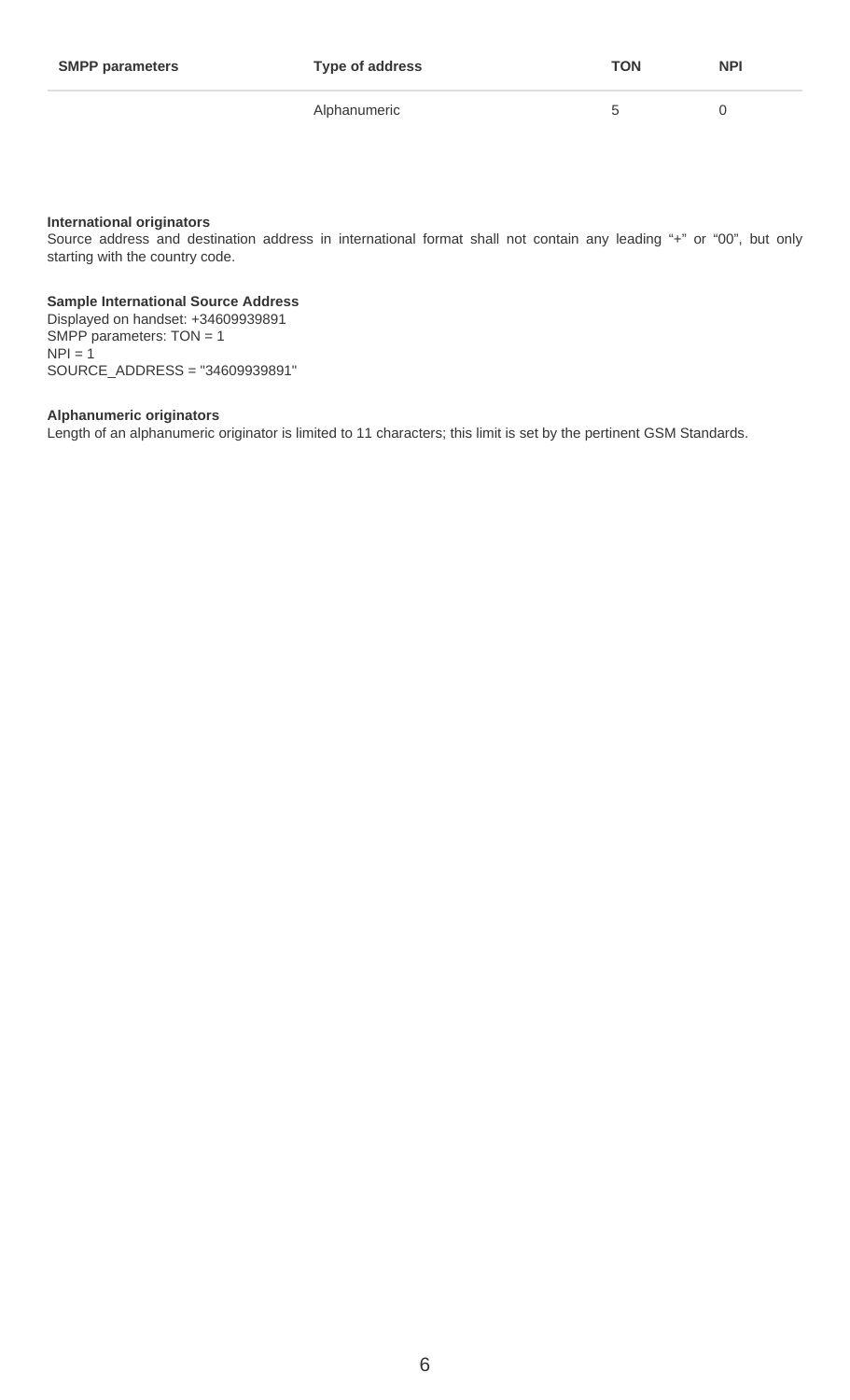## **Error Codes**

### **Bind Response error codes**

| <b>Error Code</b> | <b>Error Name</b>     | <b>Description</b>                                                                                  | <b>Call to Action</b>                                    |
|-------------------|-----------------------|-----------------------------------------------------------------------------------------------------|----------------------------------------------------------|
| 0x00000000        | OK                    | Message received and processed                                                                      |                                                          |
| 0x0000000D        | <b>ESME_RBINDFAIL</b> | Bind failed (login/bind failed -<br>invalid login credentials or login<br>restricted by IP address) | Verify System_id value<br>and send the proper<br>value   |
| 0x0000000E        | <b>ESME RINVPASWD</b> | Invalid password (login/bind failed)                                                                | Verify password value<br>and send the proper<br>value    |
| 0x0000000F        | ESME_RINVSYSID        | Authentication error                                                                                | Check username,<br>password, client ID and<br>account ID |

### **Submit Response Error codes**

| <b>Error Code</b> | <b>Error Name</b>                | <b>Description</b>                                                                                                                                                                                                                                                                                                                                    |
|-------------------|----------------------------------|-------------------------------------------------------------------------------------------------------------------------------------------------------------------------------------------------------------------------------------------------------------------------------------------------------------------------------------------------------|
| 0x00000000        | OK                               | Message received and processed                                                                                                                                                                                                                                                                                                                        |
| 0x00000401        | NO_CREDIT                        | Your Account Balance is too low                                                                                                                                                                                                                                                                                                                       |
| 0x000000FE        | <b>Delivery Failure</b>          | The message ca not be routed to SMSC or Gateway. The main reason<br>could be internal server issues, causing the loose of conection with the<br>SMSC, routing errors or other errors.                                                                                                                                                                 |
| 0x00000009        | Airbag error                     | Indicates that the same message has been sent more than 3 times within<br>less than 30 minutes. It is considered that the message is the same when<br>the sender, destination and the text are also the same. The objetive of this<br>"antifloop" mechanism is avoid possible errors to customers avoiding to<br>send the same message several times. |
| 0X0000000A        | <b>Invalid Source</b><br>Address | Invalid Source Address                                                                                                                                                                                                                                                                                                                                |
| 0x0000000B        | Invalid Dest Addr                | <b>Invalid Dest Addr</b>                                                                                                                                                                                                                                                                                                                              |
| 0x00000402        | Invalid messaje                  | The message is invalid due to the lenght.                                                                                                                                                                                                                                                                                                             |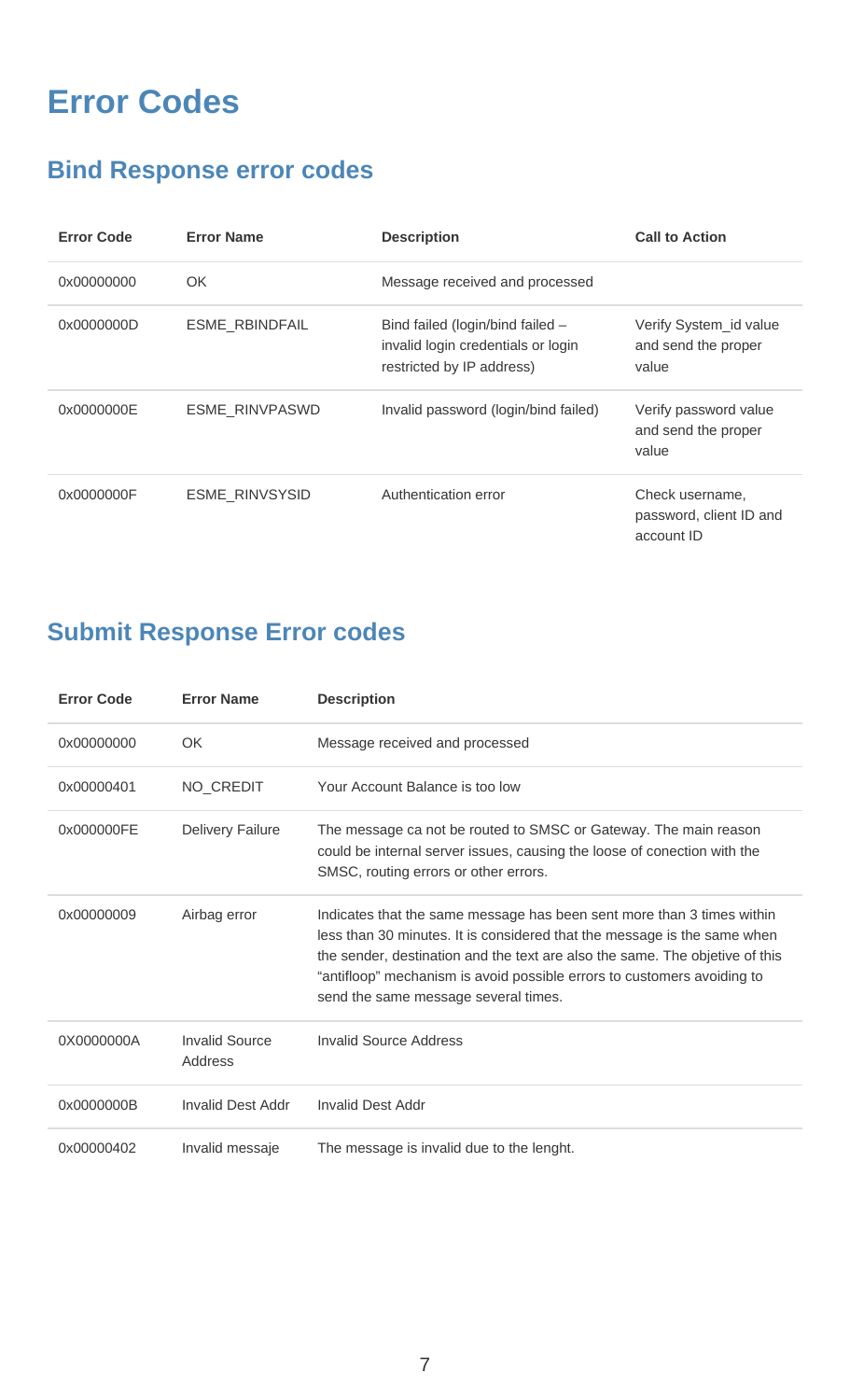### **Delivery reports**

SMPPServer provides for return of an SMSC delivery receipt via the **deliver\_sm**or **data\_sm** PDU, which indicates the delivery status of the message. The information content of an SMSC Delivery Report could be inserted into the **short\_message** parameter of the **deliver\_sm** operation. The format for this Delivery Report message is specific according to SMSC vendor, but is a typical example of:

**id:IIIIIIIIII¡ sub:SSS dlvrd:DDD submit date:YYMMDDhhmm done date:YYMMDDhhmm stat:DDDDDDD err:E Text: . . . . . . . . .**

The fields of the above delivery report example are explained in the following table:

| <b>Field</b>   | Size(octects)  | <b>Type</b>                           | <b>Description</b>                                                                                                                                                                                                                                                               |
|----------------|----------------|---------------------------------------|----------------------------------------------------------------------------------------------------------------------------------------------------------------------------------------------------------------------------------------------------------------------------------|
| id             | 10             | <b>C-Octet String</b><br>(Decimal)    | The message ID allocated to the message by the SMSC when<br>originally submitted.                                                                                                                                                                                                |
| sub            | 3              | <b>C-Octet String</b><br>(Decimal)    | Number of short messages originally submitted. This is only<br>relevant when the original message was submitted to a<br>distribution list. The value is padded with leading zeros if<br>necessary.                                                                               |
| dlvrd          | 3              | C-Octet String<br>(Decimal)           | Number of short messages delivered. This is only relevant<br>where the original message was submitted to a distribution<br>list. The value is padded with leading zeros if necessary.                                                                                            |
| submit<br>date | 10             | <b>C-Octet Fixed</b><br>Length String | Time and date at which the short message was sent. In the<br>case of a message which has been replaced, this indicates the<br>date when the original message was replaced.                                                                                                       |
| done<br>date   | 10             | <b>C-Octet Fixed</b><br>Length String | Time and date at which the short message reached it's final<br>state. The format is the same as for the submit date.                                                                                                                                                             |
| stat           | $\overline{7}$ | <b>C-Octet Fixed</b><br>Length String | The final status of the message.                                                                                                                                                                                                                                                 |
| err            | 3              | <b>C-Octet Fixed</b><br>Length String | In this case, this may contain a Network specific error code or<br>an SMSC error code for the attemption of delivery of the<br>message. These errors are Network or SMSC specific and are<br>not included here. Probably in next versions this section will be<br>more specific. |
| text           | 20             | <b>Octet String</b>                   | The first 20 characters of the short message.                                                                                                                                                                                                                                    |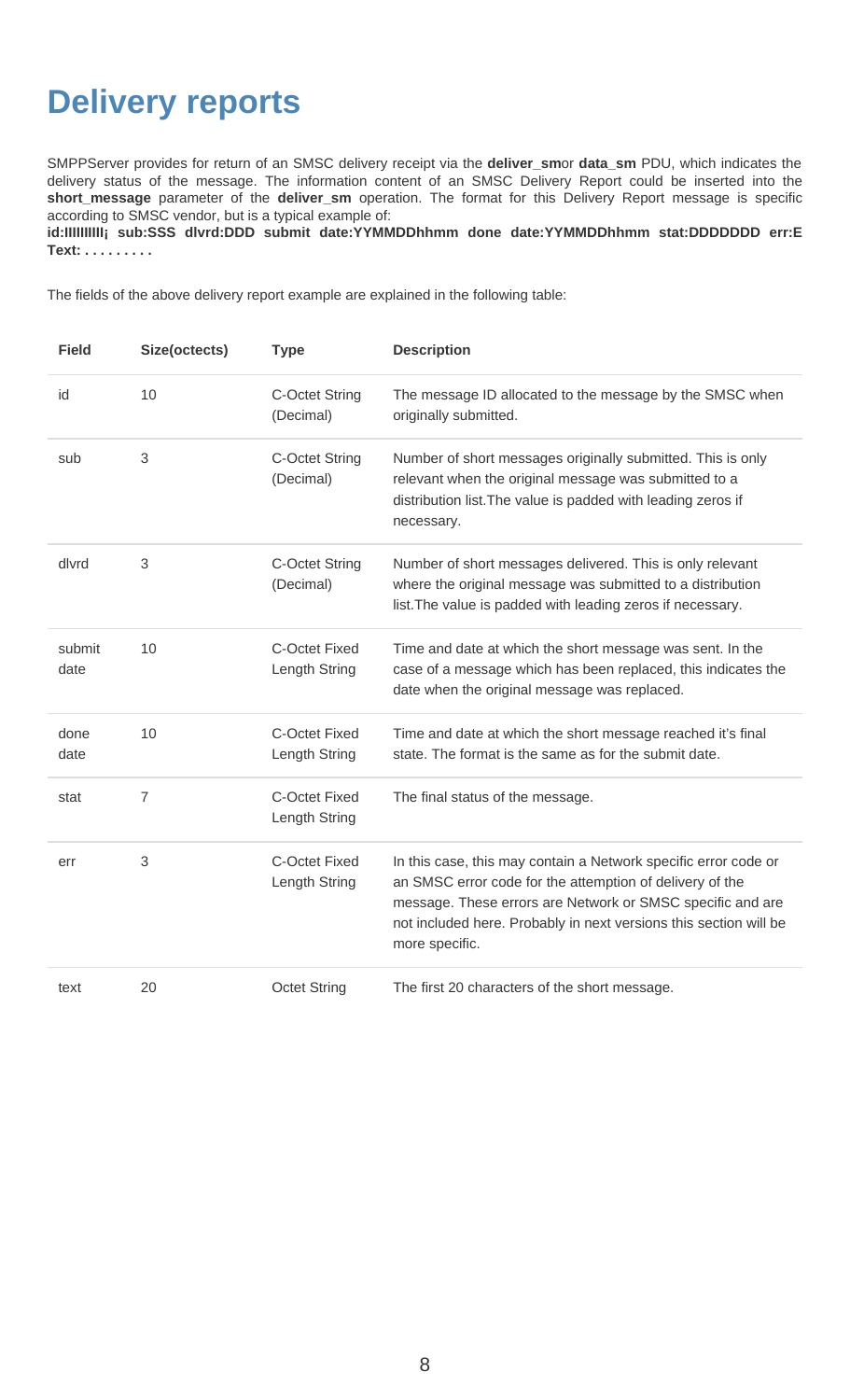# **Message States**

| <b>Message State</b> | <b>Final Message</b><br><b>Status</b> | <b>Description</b>                                                                                            |
|----------------------|---------------------------------------|---------------------------------------------------------------------------------------------------------------|
| <b>DELIVERED</b>     | <b>DELIVRD</b>                        | Message is delivered to destination                                                                           |
| <b>EXPIRED</b>       | <b>EXPIRED</b>                        | Message validity period has expired                                                                           |
| <b>DELETED</b>       | <b>DELETED</b>                        | Message has been deleted                                                                                      |
| <b>UNDELIVERABLE</b> | <b>UNDELIV</b>                        | Message is undeliverable                                                                                      |
| <b>ACCEPTED</b>      | <b>ACCEPTD</b>                        | Message is in accepted state (i.e. has been manually read<br>on behalf of the subscriber by customer service) |
| <b>UNKNOWN</b>       | <b>UNKNOWN</b>                        | Message is in invalid state                                                                                   |
| <b>REJECTED</b>      | <b>REJECTD</b>                        | Message is in a rejected state                                                                                |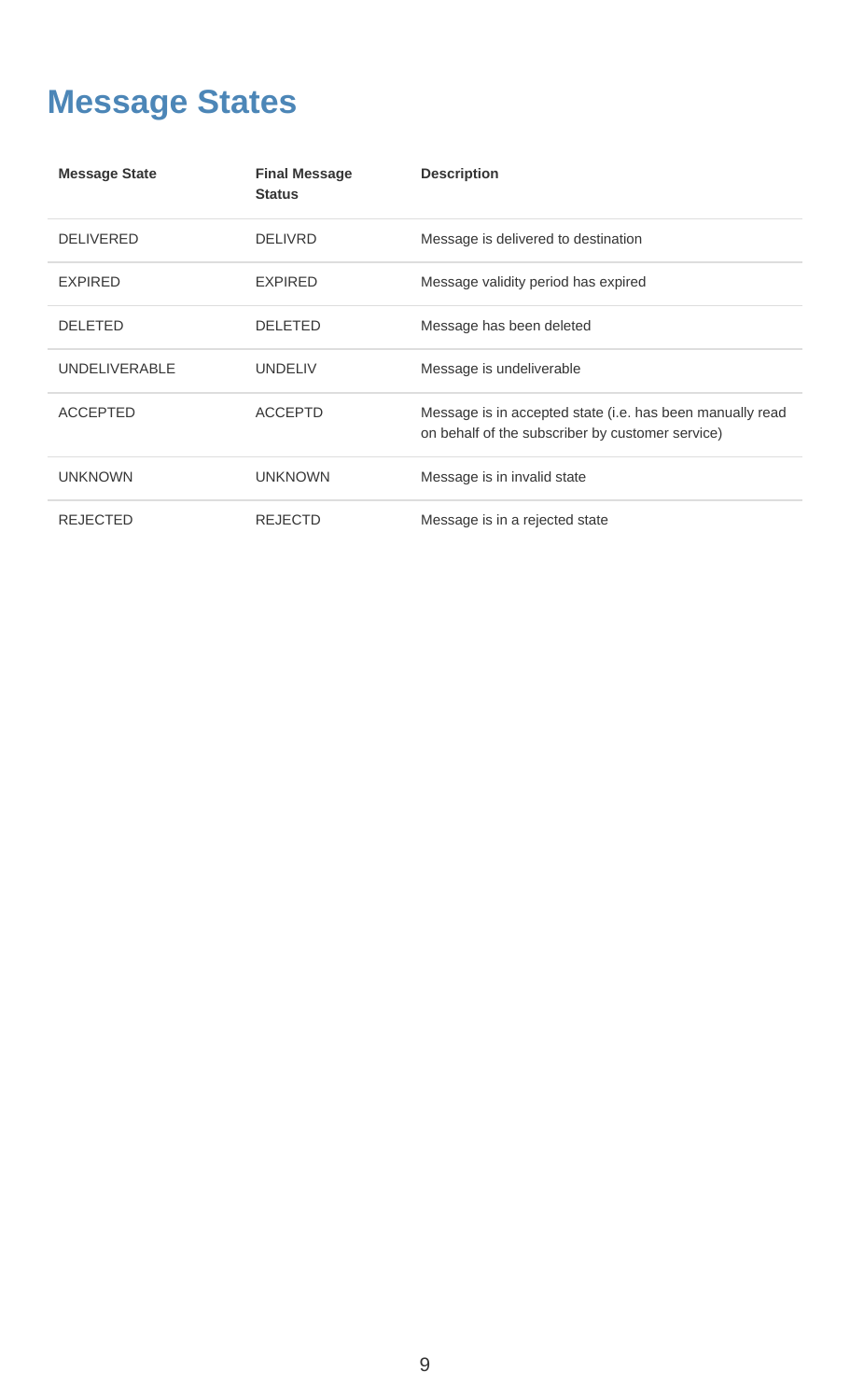## **Actions for Error Codes when response is submited**

### **Payment**

When client receives NO\_CREDIT error messages:

- Stop sending further messages
- Contact call center

# **Binding Guidelines**

Only one session is available for systemID provided to the client.

- When session drops(due to network fluctuation or planned unbind), before rebinding to the server, the client application should wait for 60 sec before issuing the bind request
- The session should not drop frequently. Once bind, session should stay for long time rather than issuing bind request.
- Client should not attempt to spam the server with bind request.
- Before unbind, client should issue unbind request to the system

### **Enquirelink - keep alive signal**

- The Enquirelink signal should be sent every 30 sec. Otherwise client session will be dropped by the NRSGATEWAY platform **WauSMS**.
- Client should not attempt to spam the server with Enquirelink request.